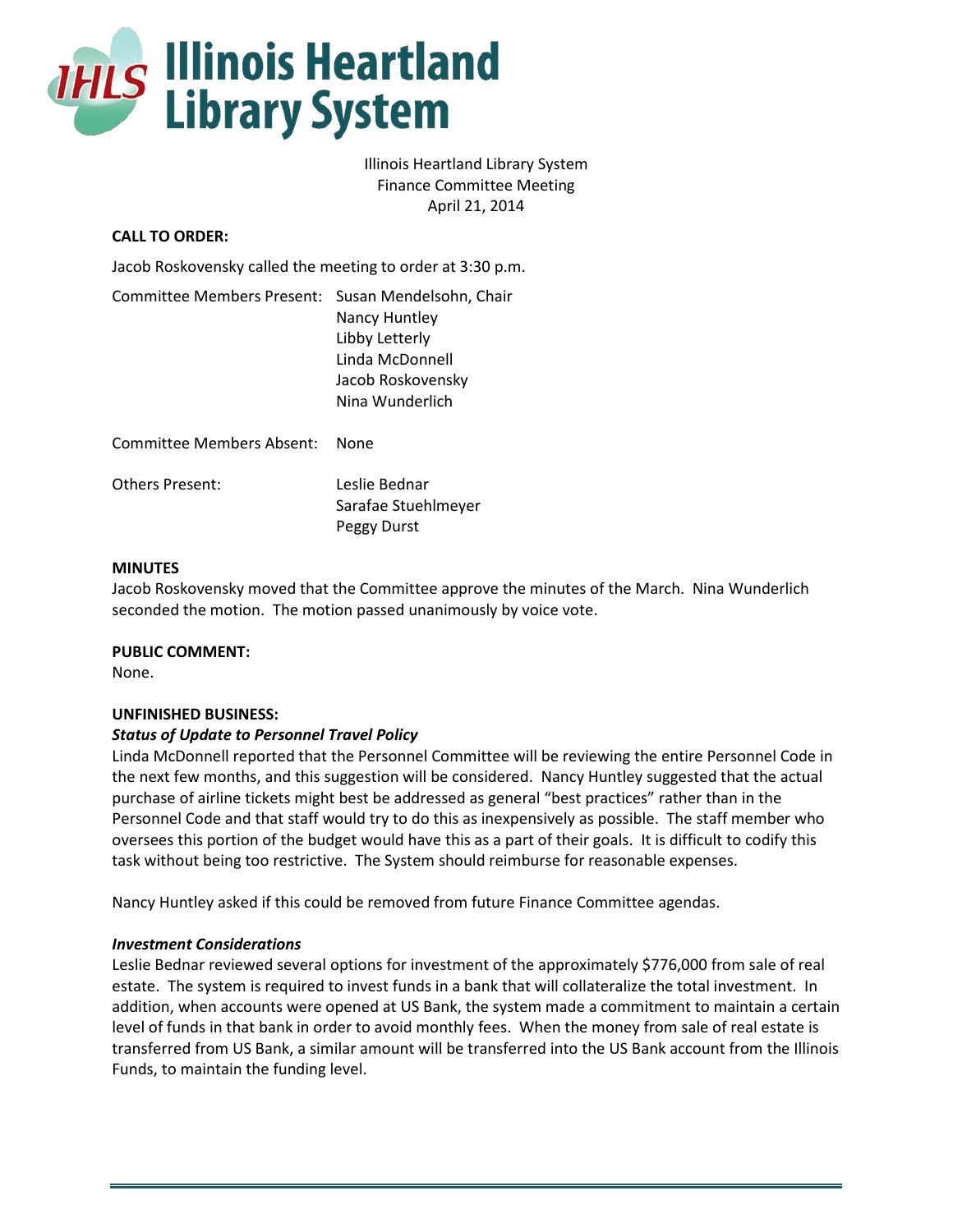

#### IHLS Finance Committee Minutes April 21, 2014 Page 2 of 3

### *Xerox Copier Lease*

Attorney Lenzini has advised that legal fees would make it more expensive to break the lease rather than to just pay it off or ride it out.

Nina Wunderlich moved that the system pay \$10,478 to pay off the lease, return the copier and enter into a lease agreement for two smaller copiers for Champaign and Du Quoin. The motion was not seconded.

Susan Mendelsohn moved that if the Xerox copier at the Champaign office has value, that the system keep it and run out the contract, rather than paying it off. Jacob Roskovensky seconded the motion. The motion passed unanimously by voice vote.

A copier will also be leased for the Du Quoin office at a cost of approximately \$148/month.

### *Replace CFO*

Interviews are underway. A decision will be made soon.

#### **NEW BUSINESS**

#### *Updated FY14 Salary Range*

Leslie Bednar reviewed salary range adjustments that will be made in accordance with the FY14 budget. Since the merit system was not put into place for FY14, staff will receive 2.5% unless they have received a promotion since 7/1/2013 or if they were hired after that date.

#### *FY15 Unresolved Budget Issues/Concerns*

Salary recommendations for FY15 will be presented at the Board meeting for approval. Susan Mendelsohn requested information for an option of giving a 2% salary increase instead of 3%.

An additional approximately \$7,000 was added to the insurance portion of the budget.

Nancy Huntley left the meeting at 5:01 pm.

Budget numbers for car detailing and repairs will be decreased.

### *April 22nd Board Meeting Budget Package*

Susan Mendelsohn thanked Leslie Bednar and Sarafae Stuehlmeyer for their presentations at the April 15 meeting and asked about the documents that will be presented at the Board meeting.

#### **REVIEW OF PAID BILLS AND CREDIT CARD SUMMARY FOR MARCH 2014**

The Committee reviewed the bill list and credit card report. Jacob Roskovensky asked why IHLS is still paying for lost books. Although most member libraries now bill directly for lost books, prison libraries are unable to reimburse for lost books in a timely manner. IHLS has agreed to pay for lost books and wait for reimbursement after prison libraries are able to request the payment.

Susan Mendelsohn moved that the Committee recommend that the bills be approved. Jacob Roskovensky seconded the motion. The motion passed unanimously by voice vote.